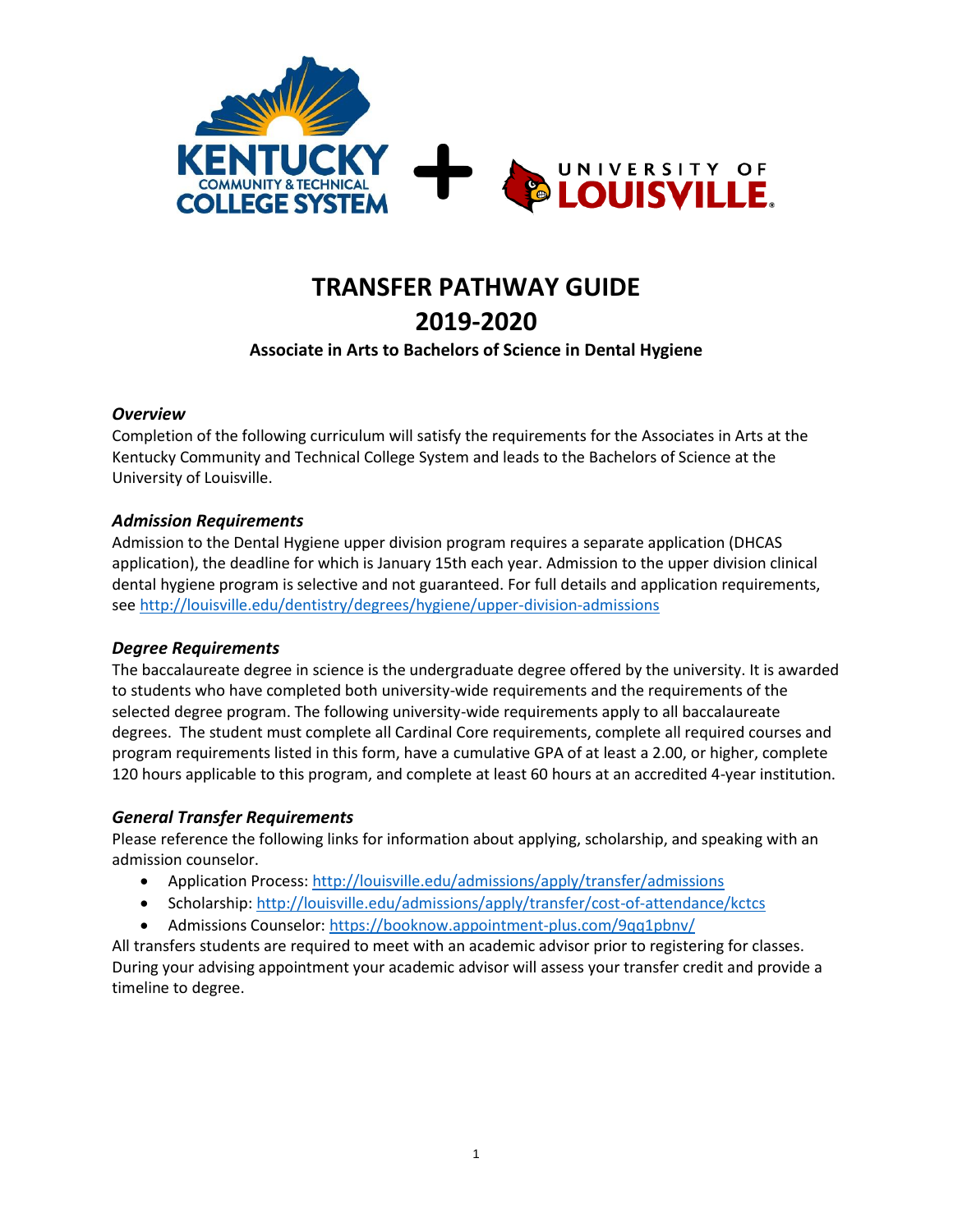### **KCTCS AA to University of Louisville- BS in Dental Hygiene CHECKLIST**

### **Kentucky Community and Technical College System**

| <b>KCTCS</b>   | <b>Course or Category</b>                      | <b>Credits</b> | <b>UofL</b>     | <b>Completed</b> |  |
|----------------|------------------------------------------------|----------------|-----------------|------------------|--|
| Course         |                                                |                | <b>Course</b>   |                  |  |
| <b>ENG 101</b> | Writing I                                      | 3              | <b>ENGL 101</b> |                  |  |
| <b>ENG 102</b> | Writing II                                     | 3              | <b>ENGL 102</b> |                  |  |
| <b>COM XXX</b> | <b>Oral Communication-</b>                     | 3              | COMM 111,       |                  |  |
|                | COM 18, 205 or COM 252                         |                | 112, or 215     |                  |  |
| <b>PSY 110</b> | <b>General Psychology</b>                      | $\overline{3}$ | <b>PSYC 201</b> |                  |  |
| SOC XXX        | Social Behavioral Science                      |                | SOC 201, 203,   |                  |  |
|                | SOC 101, 151, or 152                           | 3              | or 202          |                  |  |
| TBS XXX        | Social Behavioral Science GEN/ED               | 3              | <b>SBS XXX</b>  |                  |  |
| <b>HIS XXX</b> | Heritage- HIS 101, 102, 108 or 109             | 3              | HIST 101, 102,  |                  |  |
|                |                                                |                | 211, or 212     |                  |  |
| ART, MUS       |                                                |                | A/H XXX         |                  |  |
| or THA XXX     | Any Arts GEN/ED                                | 3              |                 |                  |  |
| BIO.           |                                                | 4              | BIOL 102 & 104  |                  |  |
| 112/113        | Introduction to Biology w/lab                  |                |                 |                  |  |
| <b>CHE 140</b> | <b>Introductory General Chemistry</b>          | $\overline{3}$ | <b>CHEM 101</b> |                  |  |
| <b>MAT 146</b> | Math Gen Ed                                    |                | <b>MATH XXX</b> |                  |  |
| or higher      |                                                | 3              |                 |                  |  |
|                | <b>Subtotal General Education Core Courses</b> | 34             |                 |                  |  |

#### **Category 1: KCTCS General Education Core Requirements (33 hours)**

TBS XXX means to be selected by KCTCS student.

TBD XXX means to be determined by the University of Louisville based on course selected.

#### **Category 2: KCTCS AA Requirements (6 hours)**

| <b>KCTCS</b><br><b>Course</b> | <b>Course or Category</b>                  | <b>Credits</b> | UofL<br>Course | Completed |
|-------------------------------|--------------------------------------------|----------------|----------------|-----------|
| TBS XXX                       | Humanities Gen Ed.-Cultural Studies        |                | HUM XXX        |           |
| <b>TBS XXX</b>                | A/H, Social Behavioral or Foreign Language |                | TRN XXX        |           |
|                               | <b>Subtotal AA/AS Requirement Courses</b>  |                |                |           |

### **Category 3: KCTCS Electives (21 hours)**

| <b>KCTCS</b><br>Course | <b>Course or Category</b>               | <b>Credits</b> | UofL<br><b>Course</b> | <b>Completed</b> |
|------------------------|-----------------------------------------|----------------|-----------------------|------------------|
| <b>CIT 105</b>         | Digital Literacy or IC3 Fast track test | $0 - 3$        | Elective              |                  |
| <b>FYE 105</b>         | First-Year Experience                   | 3              | <b>GEN 101</b>        |                  |
| <b>NFS 101</b>         | <b>Human Nutrition and Wellness</b>     | 3              | <b>HSS 303</b>        |                  |
| <b>BIO 137</b>         | Human Anatomy & Physiology I            | 4              | BIOL 260, 261         |                  |
| <b>BIO 139</b>         | Human Anatomy & Physiology II           | 4              | & 262                 |                  |
| *STA 220               | <b>Statistics</b>                       | 3              | <b>MATH 109</b>       |                  |
| <b>BIO 225</b>         | <b>Medical Microbiology</b>             | 4              | BIOL 257 & 258        |                  |
|                        | <b>Subtotal Elective Courses</b>        | $21 - 24$      |                       |                  |
|                        | <b>TOTAL Associate Degree Hours</b>     | 60-63          |                       |                  |

\*Requisite is MAT 150 or consent from instructor